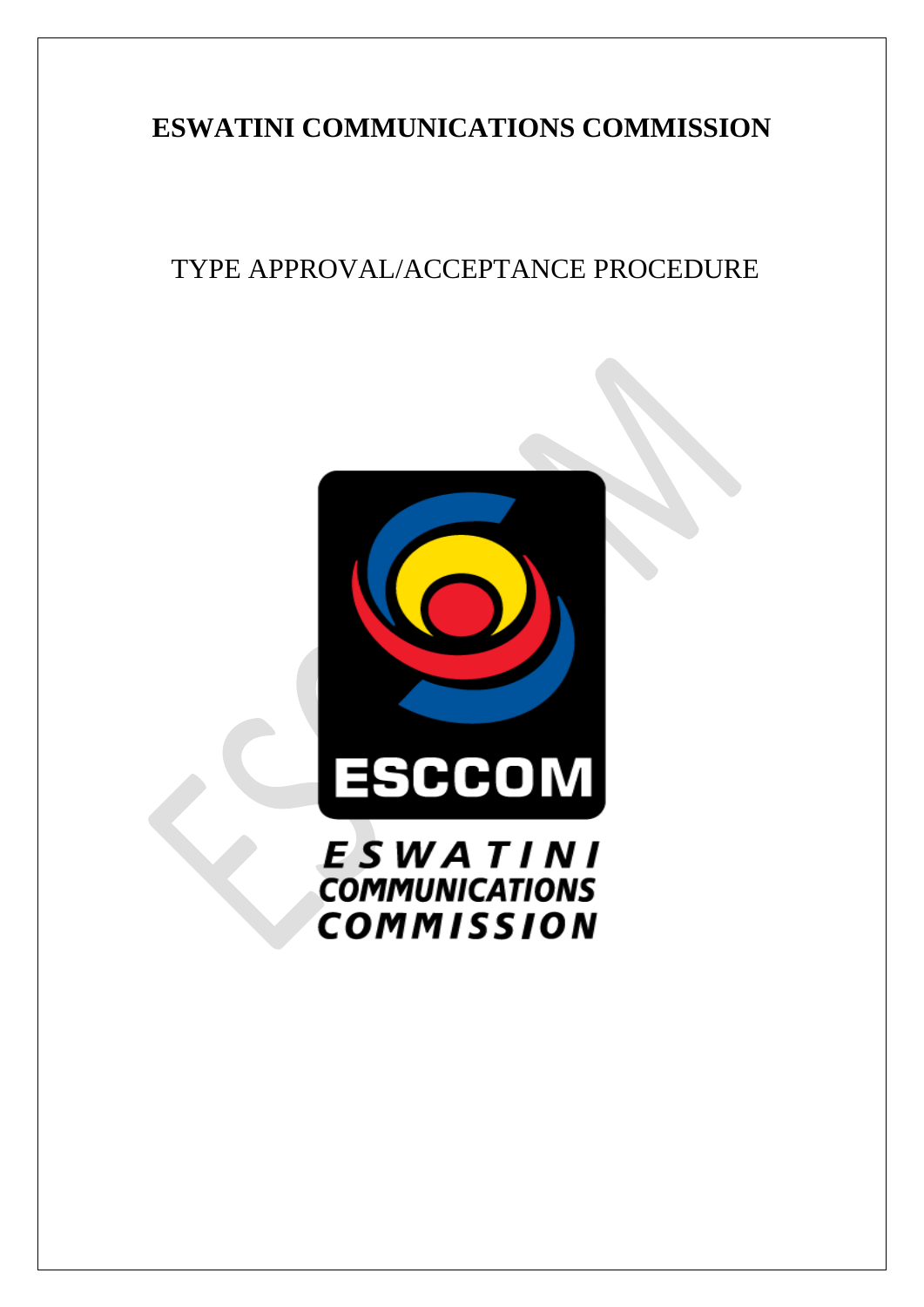### **1.0 TYPE APPROVAL PROCEDURE**

- a. An application for Type Approval must be made using ESCCOM online application Platform: <http://registration.esccom.org.sz/>
- b. A first-time applicant is supposed to create an account first before proceeding to launch an application onto the portal.
- c. The applicant is expected to accurately and appropriately fill information on the equipment information section because technical details to be captured on the type approval certificate will be sourced from that part.
- d. The underlisted are ESCCOM's requirements to process a request for radio frequency equipment. This should be attached/uploaded into the portal.
	- 1. A certified copy of a test report (both RF, EMC & Safety), confirming compliance with the relevant standards, issued by any accredited test laboratory will be acceptable for the purposes of application for type approval**. (The Authority does not accept any responsibility for original documentation accompanying applications.)**
	- 2. The test report should not be older than 5 years.
	- 3. Declaration of Conformity from regulatory authority, manufacturer or accredited laboratories.
	- 4. Detailed Technical specification, physical, operational, installation and user information for equipment. A full technical diagram (including circuit) of the equipment including photographs (digital also acceptable) or pamphlets/brochure (of how the equipment works) should accompany each application.
	- 5. Fully signed and completed application form.
	- 6. The Commission will not return any samples of equipment and any associated literature submitted for the purpose of type approval or type acceptance.
	- 7. Type approval request that is based on non-ETSI standard, the applicant would be expected to avail such a standard to the Authority for prompt advice under the particular circumstances to his/her type approval request.
	- 8. ESCCOM will review and update an applicant through the use of email notifications on the status of the application.
	- 9. An application will either be approved, remanded or rejected.
	- 10. A remanded application will not proceed to be processed up until the provision of missing documents by applicant and rejected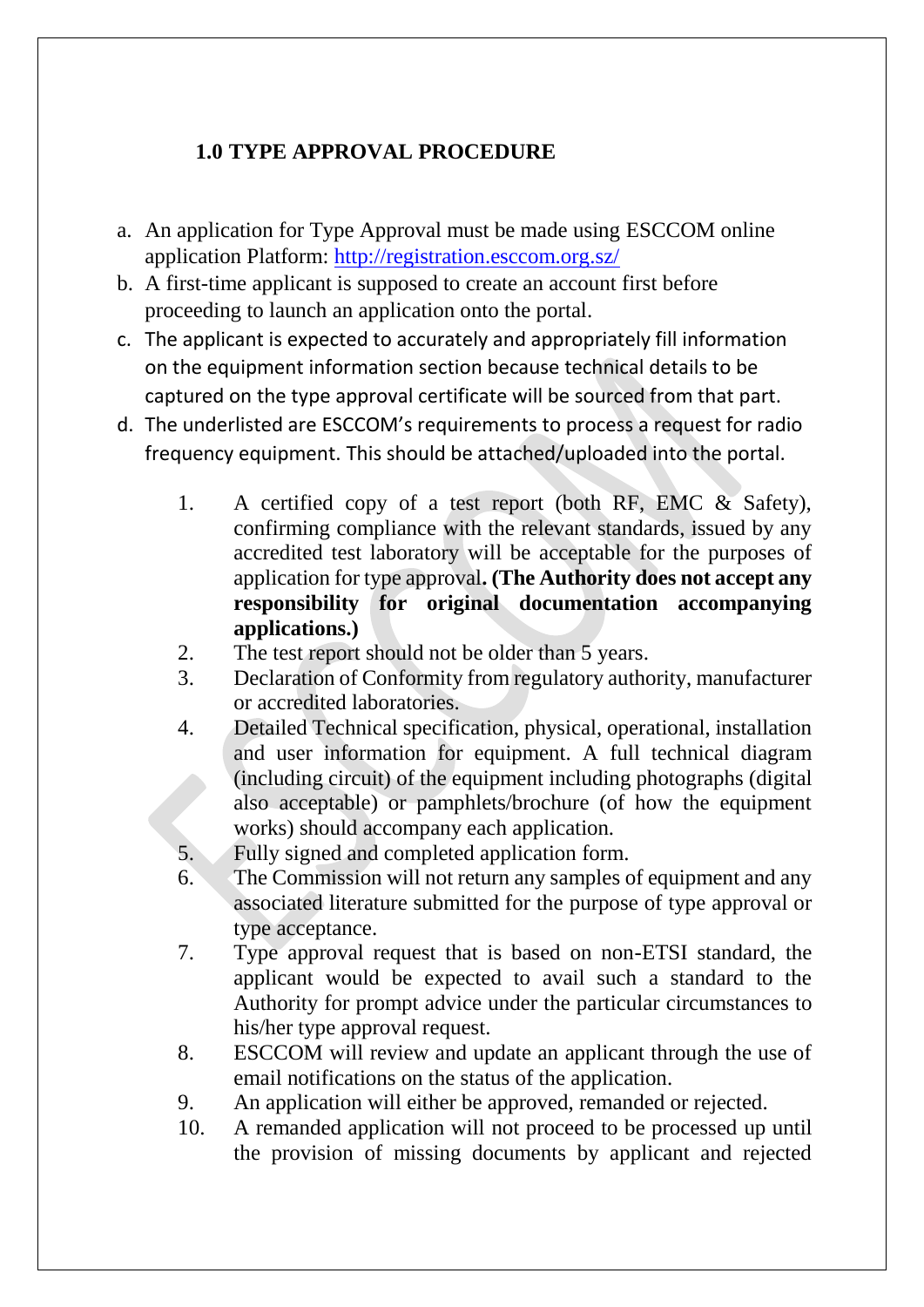application will have processing discontinued as it will have been deemed not to meet ESCCOMs requirements.

- 11. Where the Commission requires clarification on the technical details or other specifications of the equipment submitted for type approval or type acceptance, through notification the applicant will be required to respond in the required manner within time stipulated by the Commission.
- 12. An application shall be deemed rejected if applicant fails to respond within two months from the date of the Commission's request for additional details.
- 13. An approved or successful application will be licensed after proof of payment is received and subsequently the type approval certificate will be issued to the applicant/certificate holder.
- 14. Queries, questions and comments on the type approval process can be submitted to: typeapproval@esccom.org.sz
- 15. Please also refer to The Electronic Communications (Radio Communications and Frequency Spectrum) Regulations, 2016 for more information on license free bands and expected power levels. This is accessible on our website under regulations: [www.esccom.org.sz.](http://www.esccom.org.sz/)
- 16. A minimum **three weeks'** time (21 working days) is taken to process an application.
- 17. The Authority reserves the right to call on the applicant to produce a sample and to give a demonstration as to the working of a particular sample.
- 18. A sample or samples are to be submitted to the below address:

**Type Approval Eswatini Communications Commission Sibekelo building, Mbabane Office Park, 4th Floor, Mhlambanyatsi Road P.O. Box 7811, Mbabane, H100**

#### **2.0 TYPE APPROVAL CERTIFICATE**

A type approval certificate excluding a provisional type approval certificate, is valid for an unlimited duration provided that: